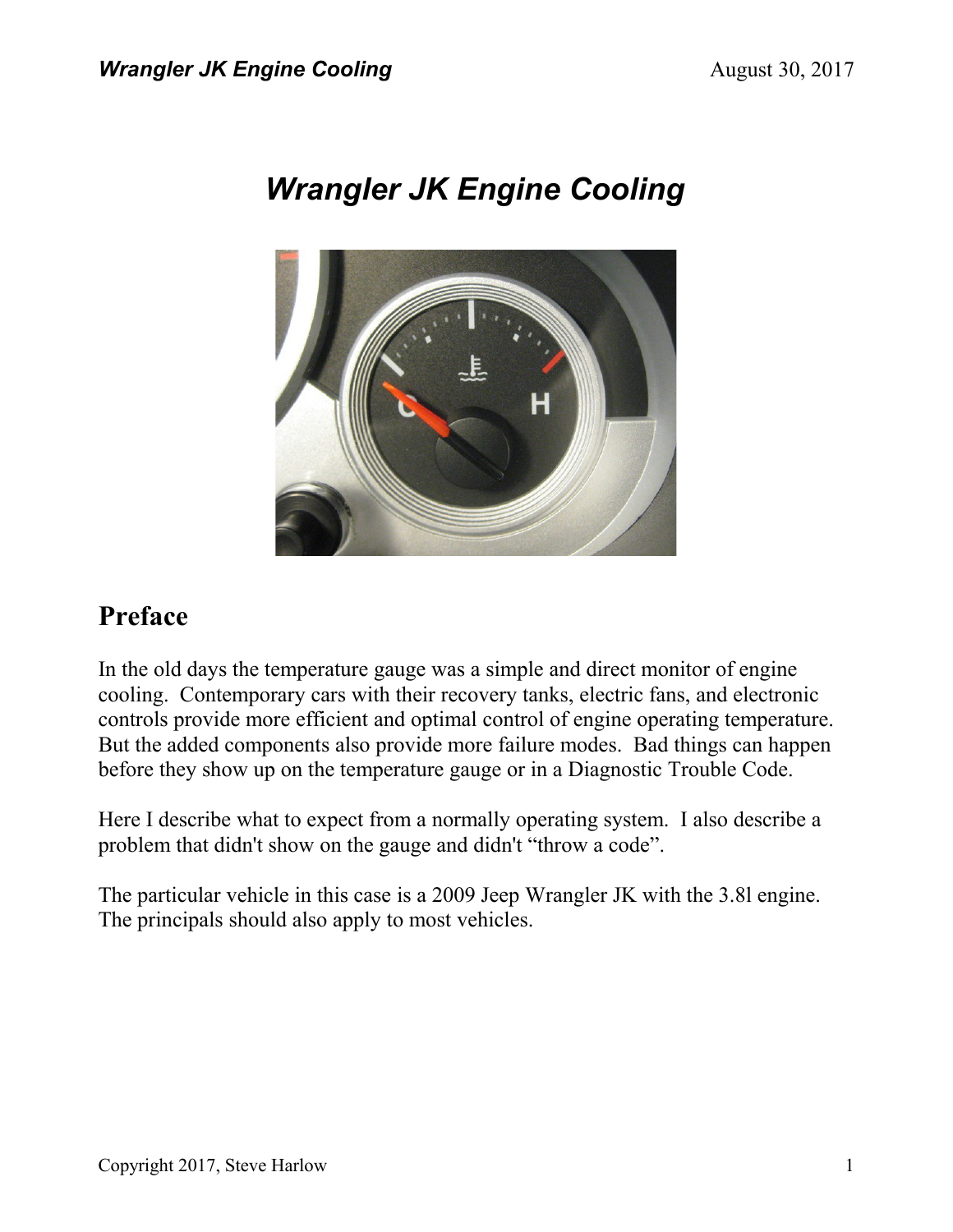# **What to Expect During Normal Operation**

Here is what you should see with everything working normally. Begin with the engine cold. (Typically 70 F ambient in my case.)

Squeeze the upper radiator hose. It shouldn't be hard to squeeze it to half its rest diameter. It should not collapse all the way. There should be no bubbling or gurgling sound. (I hear a little clicking, probably coming from a part of the thermostat.)



If the hose collapses or you hear bubbles then you have air in the system. This may be a minor problem or it could be a symptom of something more serious. (Possible causes include empty recovery tank, bad radiator cap, or even blown head gasket.)

If there is air it needs to be purged. A normally operating system can purge itself of a small amount (half a liter?) of air. If there is too much air it can't recover and bad things will happen (or have already happened). I won't cover purging here. You can find references on the internet.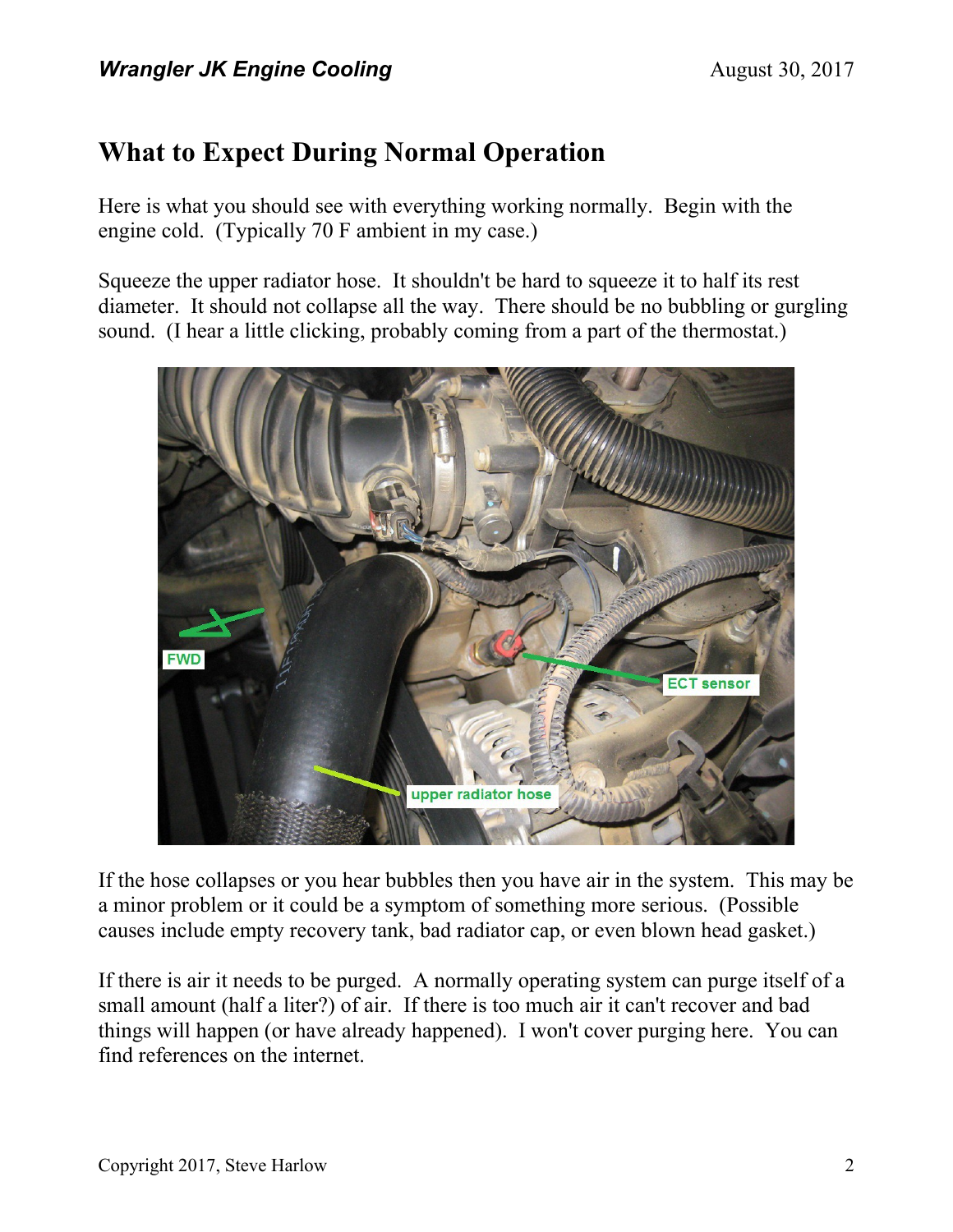Check the level in the recovery tank. It should be between the min and the max marks. Take note of your level.



I drew some extra marks on my tank so as to better see what is happening.

Start the engine.

After about 3 minutes the dash board temperature gauge should start to show something above "cold".

After about 10 minutes the gauge needle will be about one small division below mid scale. That corresponds to a coolant temperature of about 170 F. The thermostat will still be closed and the upper radiator hose will not be hot. You should be able to get good heat from the heater.

After a couple more minutes the temperature should be about 195 F. The thermostat will open and the upper radiator hose will get hot. The gauge needle will be right at mid scale (or a hair below).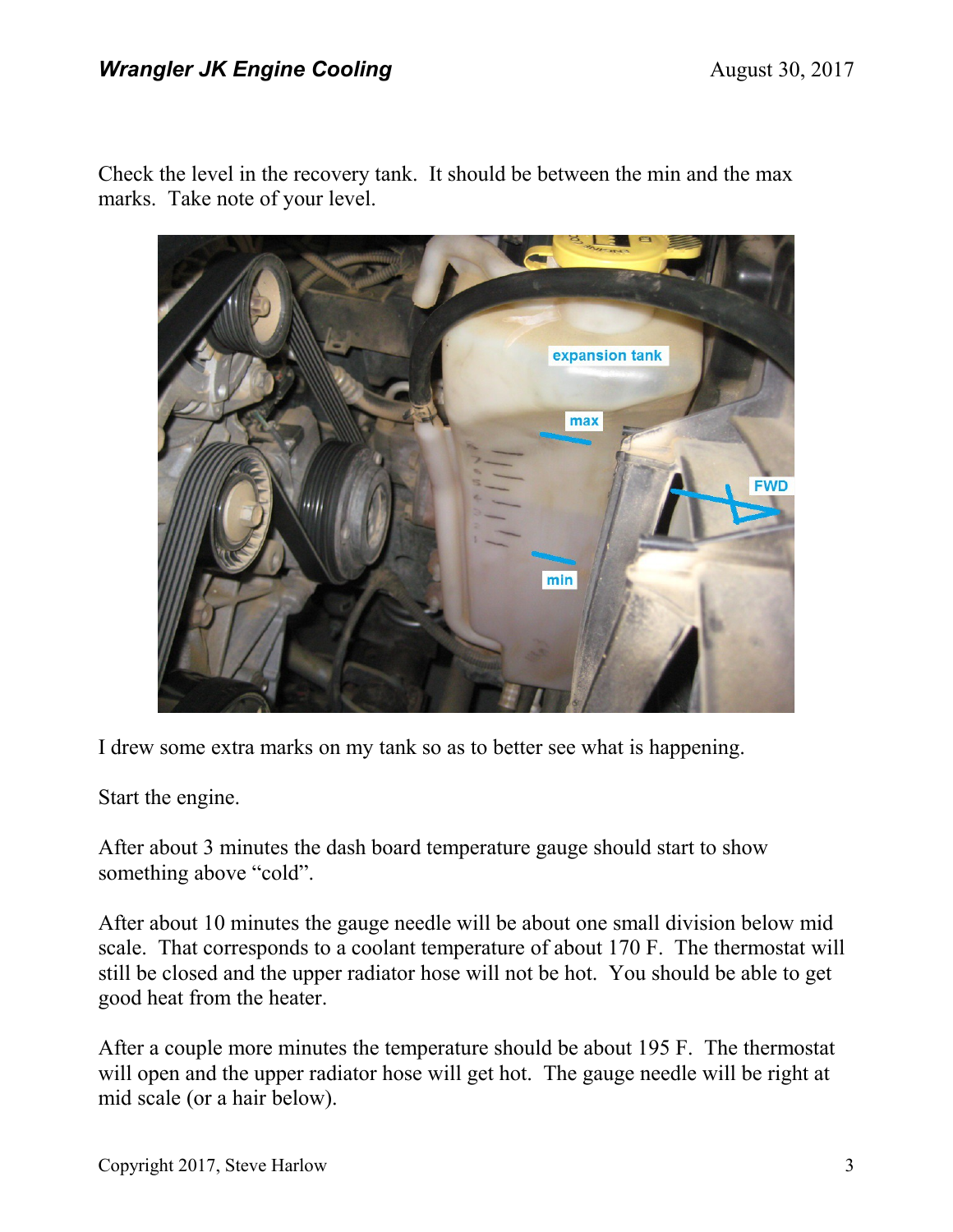The level in the recovery tank should also have risen by between 1 and 1.5 inches. It should not rise more than a couple tenths of an inch hereafter.

After another 5 minutes the electric radiator fan should turn on at its low speed. The temperature gauge will still show at mid scale as above. The recovery tank level might be very slightly higher as just mentioned.

After about a minute the fan will turn off. Then after another 3 minutes the fan will turn on again. It will continue to cycle that way, 1 minute on, 3 minutes off. There will be practically no change in the temperature gauge indication.

When you turn the engine off and it cools off, the recovery tank level will eventually return to approximately its starting level. That will take hours.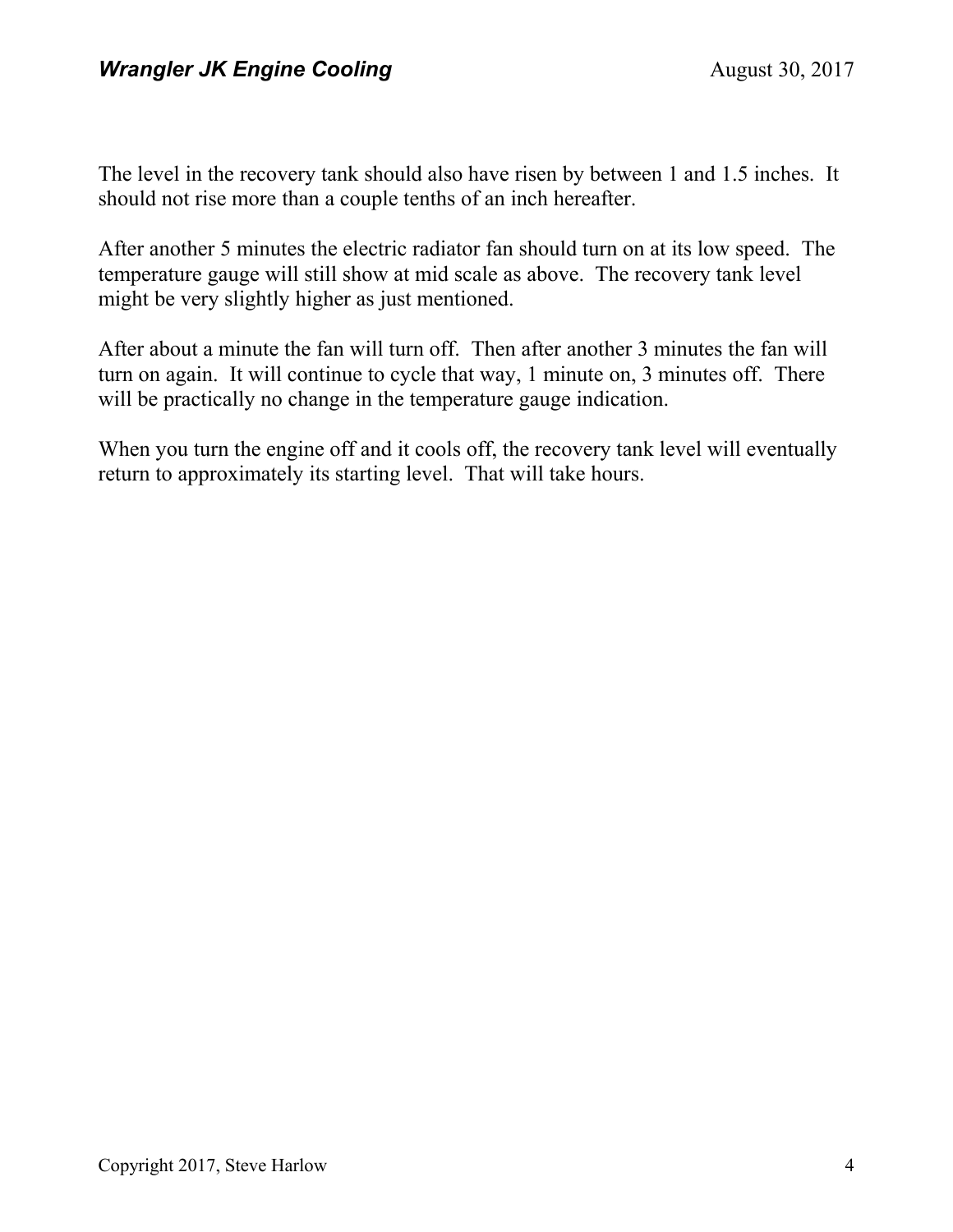## **The Insidious Problem**

I had a problem with my vehicle that wasn't real obvious at first.

Symptoms

- recovery tank level at Min mark when cold and at Max mark when hot.
- Occasional bubbling, gurgling sound coming from engine when pausing after slow driving.
- Radiator fan turning on occasionally
- Temperature gauge never showed above normal (mid scale).
- No Diagnostic Trouble Codes
- Some engine knock heard while under load at low speed
- Coolant system full. No air in the system when cold.

If you are a fan of Car Talk and like to see if you can figure out the problem before Click and Clack then pause here before continuing.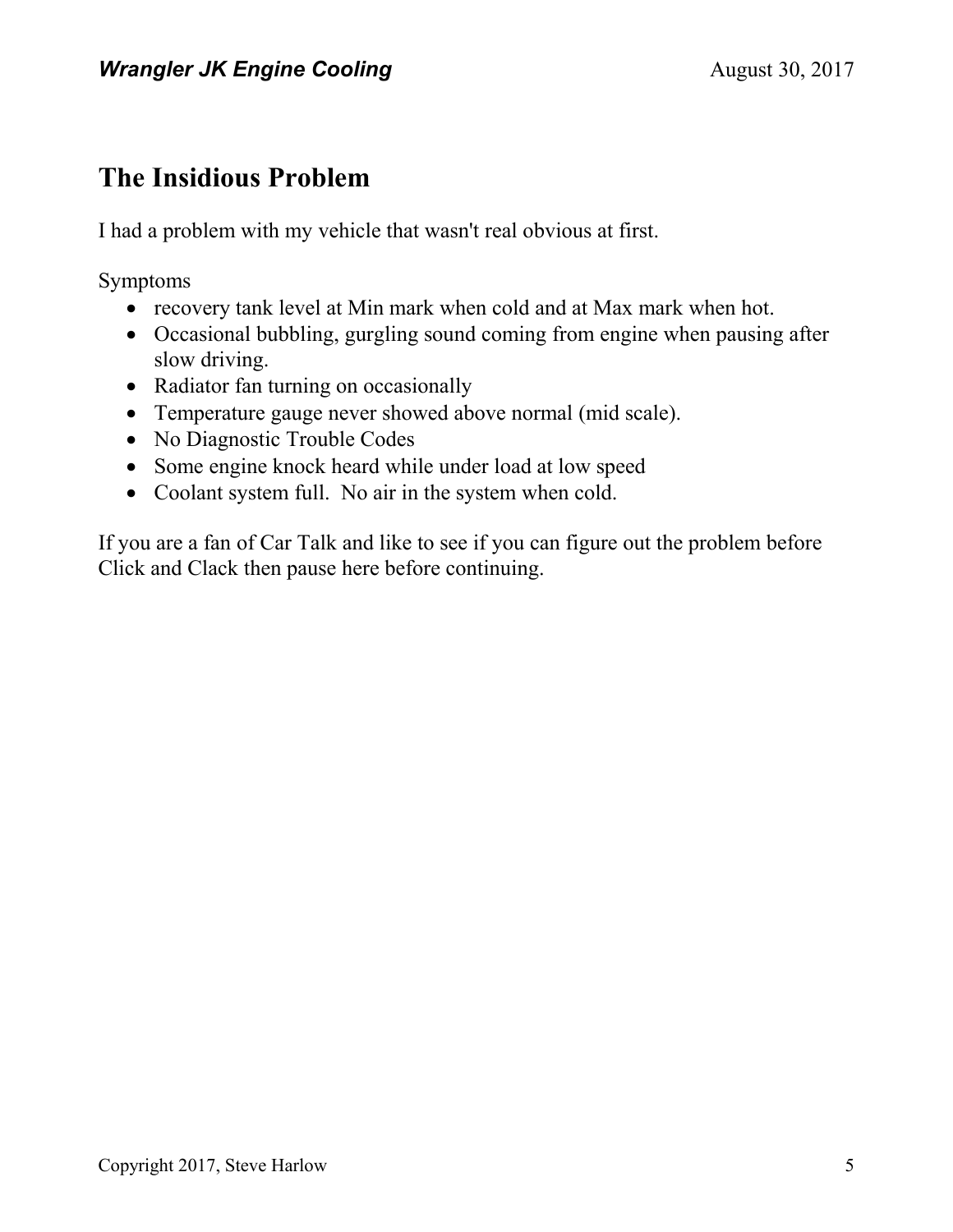## Trouble Shooting

First I calculated how much the recovery tank level should actually rise. I looked up the expansion coefficient of the coolant, coolant capacity, and thermostat setting. I calculated the level should rise a little more than an inch. So when it rose from the Min mark to the Max mark that was definitely a sign of a problem.

The first easy possible fix came to mind, radiator cap. Maybe it wasn't holding pressure and coolant was boiling at lower temperature. It would be a cheap and easy fix. \$5. Tried it. No joy.

But in testing it I noticed that if I started and immediately got rolling the recovery tank level rose the 1+ inch and stayed there. Then when I stopped and let it idle, after a few minutes the level would rise to the Max mark in a couple minutes time. Then the fan would come on. After shutting the engine off and waiting 10 minutes the level started falling quickly. In a couple minutes it was back down to the 1+ inch level. So obviously the big rise was steam expansion and the quick fall was the steam condensing again. The temperature gauge was showing at the center the whole time.

I decided to do a controlled test. Cold start, idle in the garage, and measure everything. I had an IR thermometer to measure the temperature of the manifold by the engine coolant temperature (ECT) sensor. I used an OBDII interface (BAFX interface and Torque Pro phone app) to read the ECT sensor value.

I'll spare you all of the details but there were two significant observations. When the boiling sound was heard the OBDII was showing 212 F. That temperature is significantly lower than that at which coolant should boil at in a pressurized system. And the IR thermometer was showing about 237 F on the outside by the ECT sensor. These things suggested that the ECT sensor was defective, not a hard failure but giving a low reading.

I replaced the ECT sensor. And that is what the problem was. What are the odds of that? The soft failure generally explains why it didn't throw a code. Maybe it would have eventually failed hard. In the mean time it was stressing the engine. It was running hotter, allowing steam to displace coolant, and causing engine knock.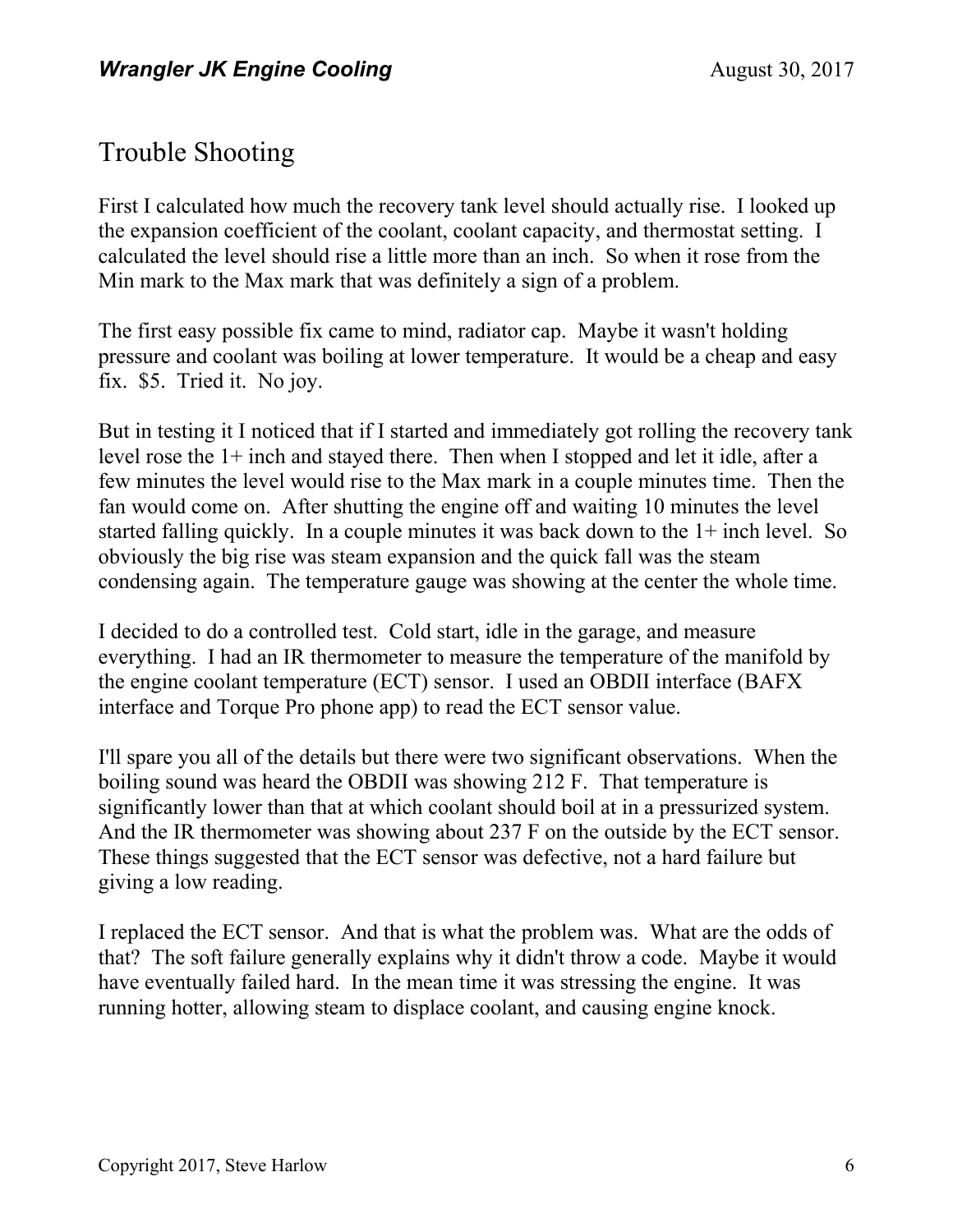#### Repair

The ECT sensor costs about \$26 at most auto parts stores. It comes with some sealing material already on the threads.

I was going to drain some coolant so it wouldn't run out when I removed the sensor. But the radiator drain is inconvenient to access. (Cheesy plastic fasteners hold the damn air dam.) So I thought I'd put rags around the sensor and do a quick swap. That wasn't necessary. The coolant sat there and didn't run out.



If you don't do this kind of thing every day then disconnecting the connector might be a minor puzzle. First you pull the red part up about a quarter inch. Then you push in on the black tab while wiggling the connector off.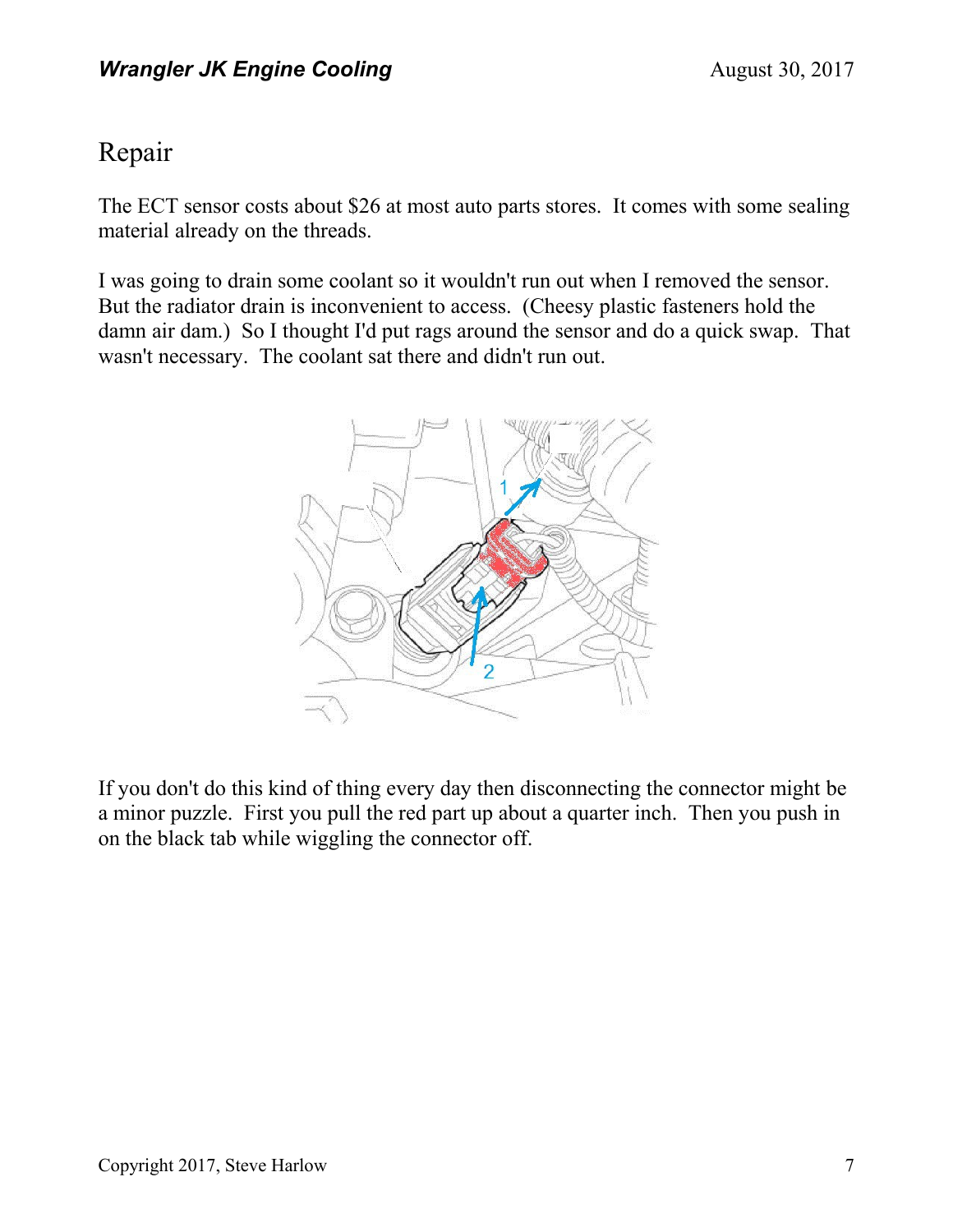#### Sensor Post Mortem

I measured the performance of the new and old sensors for comparison and verification. The sensor is a negative temperature coefficient thermistor. It's resistance goes down with increasing temperature. I measured the performance with an ohmmeter, a pot of water on the stove, and a cooking thermometer. Below is a graph of the results.



'09 Wrangler ECT Sensor

So, yeah, the bad one was bad. About 25 to 30 F off. Who would have expected such a sneaky failure mode.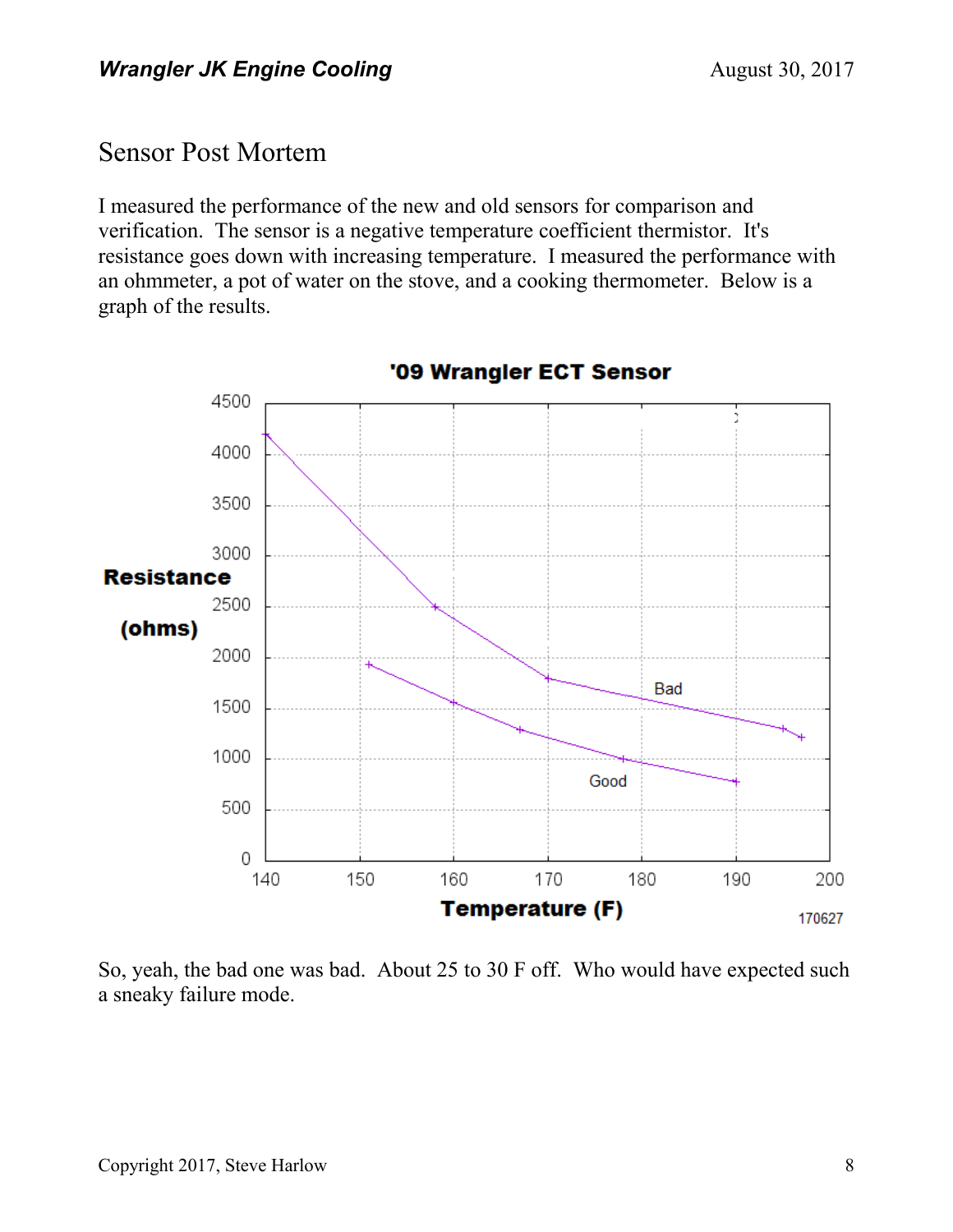## **Interesting Facts**

I did a test run from a cold start and recorded engine coolant temperature (with the BAFX and Torque Pro). Samples were taken once per second. The results are plotted below.



Before the engine reaches normal operating temperature (about 195 F) the thermostat is closed.

In the graph you see a spike in temperature at the 300 second point. I don't have a definite explanation for that. Maybe the thermostat sticks a bit when it first opens.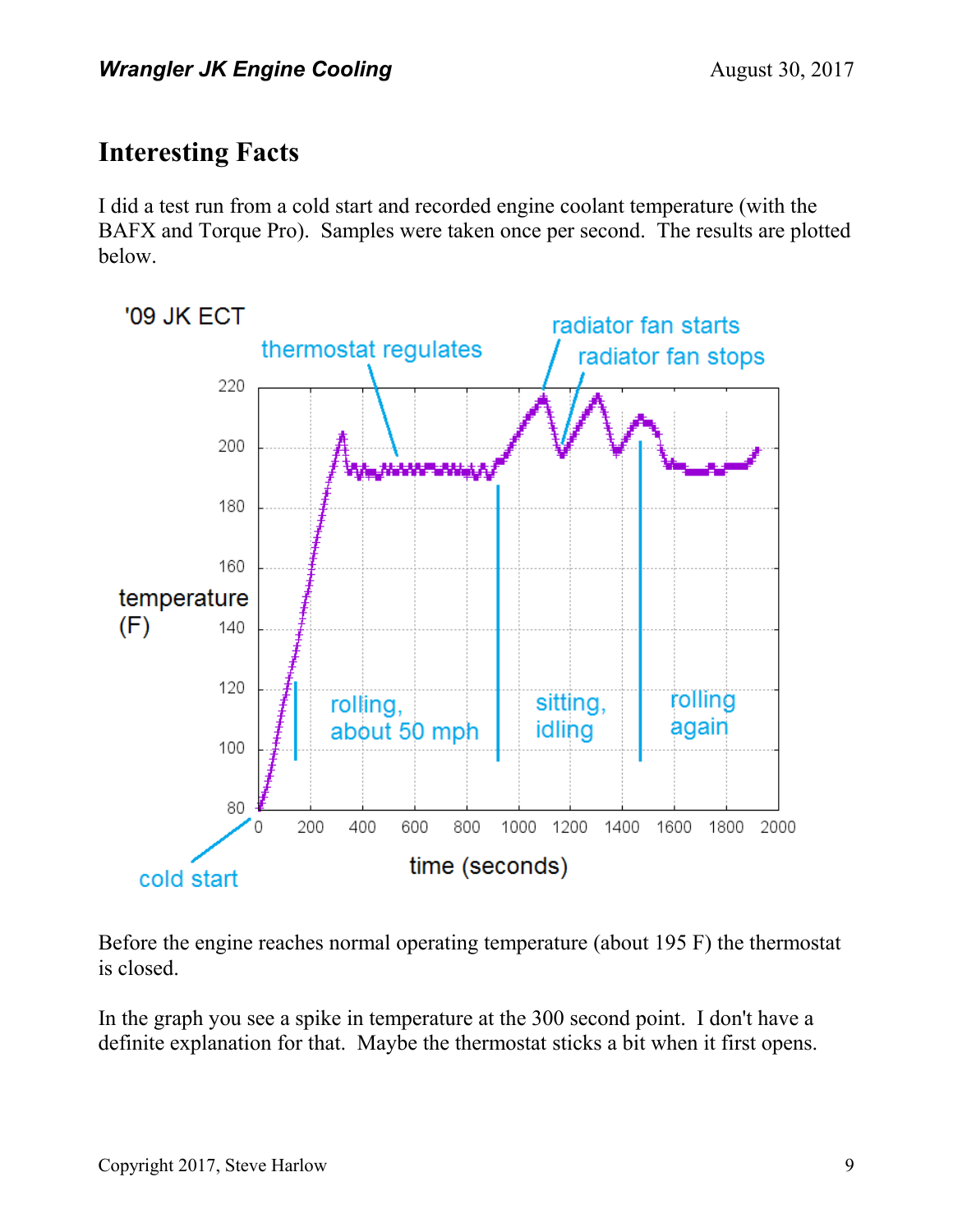When the engine is warmed up and vehicle motion is giving good air flow over the radiator then the thermostat regulates ECT. The thermostat is set at 195 F. From other observations it seems that the vehicle has to be going about 35 mph or better (at 80 F ambient) to get enough air flow to allow the thermostat to do the regulation.

When going slow or standing still the Powertrain Control Module (PCM) basically takes over ECT regulation (using the electric fan). When the PCM sees ECT reach 213.8 F it turns the fan on (at its low speed). When the ECT gets back down to 203.8 the PCM turns the fan off. The thermostat will be fully open during this time.

::::::::::::::::::::

Note that the coolant level in the recovery tank acts like a thermometer. The level gives a general idea of the ECT. The coolant expands with temperature, just like the fluid in a thermometer. (The engine expands too but not as much.) So if the engine is cooled to an ambient of 80 F and you run it up to operating temperature, 195 F, the level will rise about an inch (with my '09 JK). If you drive it to somewhere where the ambient is 30 F overnight then the next morning you'll find the level about a half inch lower than it was at the 80 F ambient.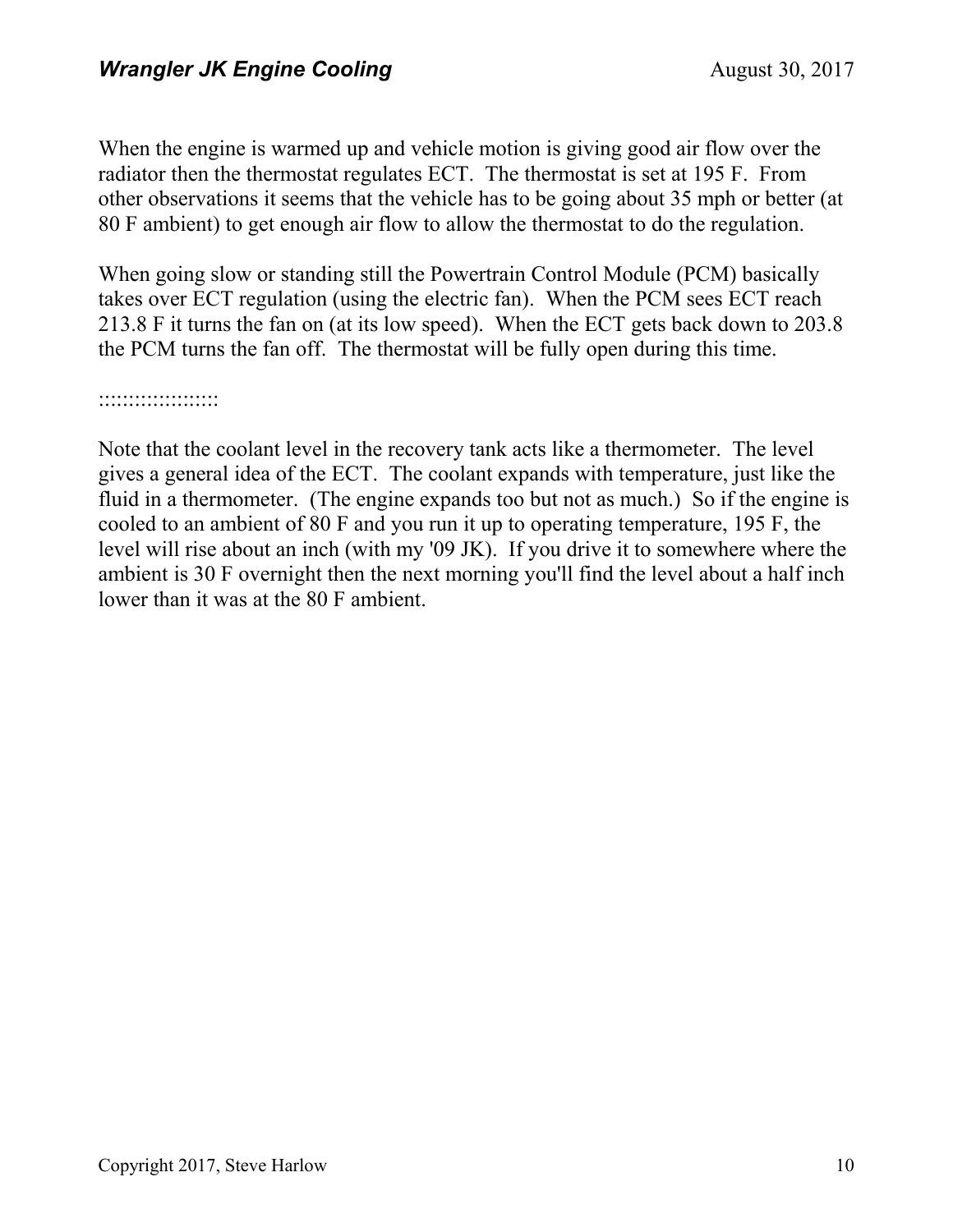The temperature gauge is not linear. Below is a picture of the gauge with actual temperature values marked.



On the left side the small divisions are about 10 F each. Then there are about 50 degrees crammed into the one division on the left side of center scale. This is apparently by design. I suppose they didn't want the customer to see the 20 F swings when the fan runs.

The gauge is controlled by the PCM. The PCM reads the ECT sensor and then sends a serial digital message to the instrument cluster via a CAN bus. The message tells the gauge what angle to set the needle. Obviously it is controlled by software. The software apparently scales/compresses the gauge indication.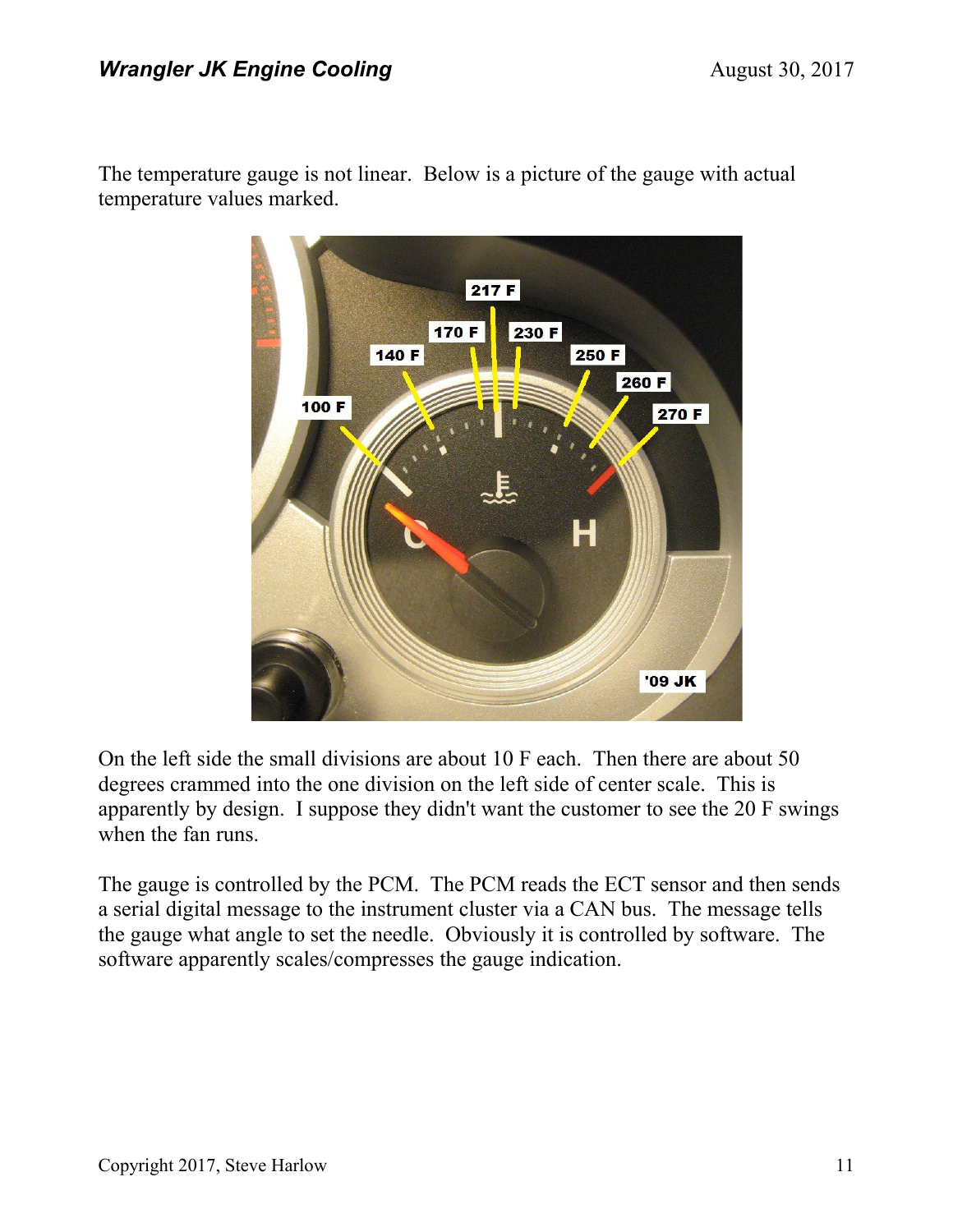#### **System Basics**

Most of you probably already know this stuff. Here is a system level overview.



Combustion is affected by cylinder and head temperature. The cooling system tries to control the temperature at a relatively fixed optimum temperature. Then the spark timing and mixture are adjusted for optimum combustion depending on load, air density, etc.

When the engine is cold the thermostat is closed. That blocks flow through the radiator. The water pump recirculates the coolant around the block and heads. The coolant bypasses the radiator by going through the bypass. (Note that in the JK the bypass is actually through the cabin heater core.) So overall, cooling is reduced to quickly get the engine up to optimal operating temperature.

When the coolant gets up to the design temperature the thermostat starts to opens. That allows coolant to flow through the radiator. The thermostat opens wider at